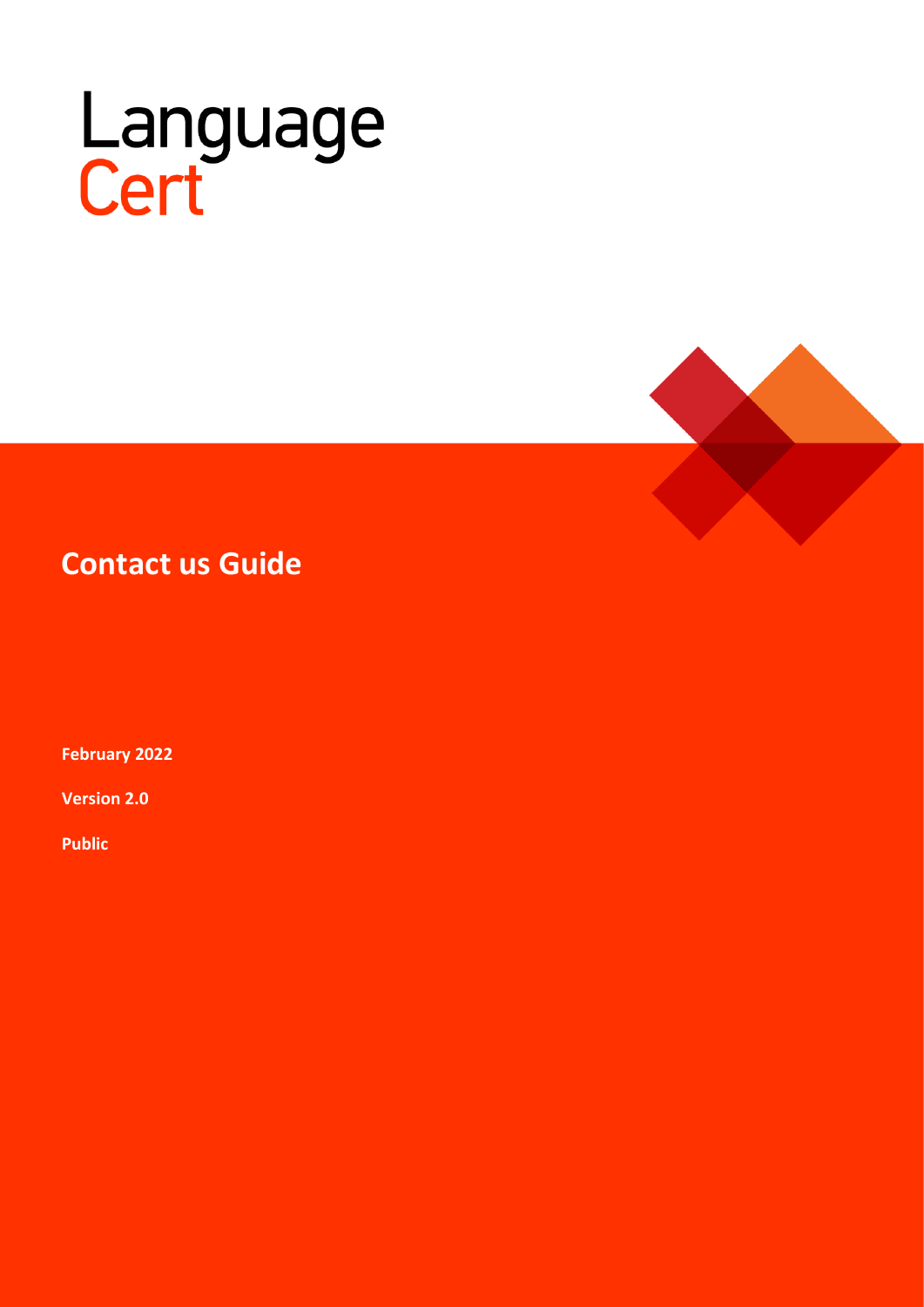## **Need help? Contact us!**

**Customer Service 24/7, 365 days a year, through:**

- **Our website at:** [www.languagecert.org/help-and-support](http://www.languagecert.org/help-and-support)
- **E-mail:** [info@languagecert.org](mailto:info@languagecert.org)
- **Online chat:** [www.languagecert.org](http://www.languagecert.org/)
- **32 local country telephone numbers:**

| <b>Country</b> | <b>Local or Toll-Free numbers</b>                                                                                                                                                                                      |
|----------------|------------------------------------------------------------------------------------------------------------------------------------------------------------------------------------------------------------------------|
| Australia      | 282781431                                                                                                                                                                                                              |
| Belgium        | 32 200 89 57                                                                                                                                                                                                           |
| <b>Brazil</b>  | 4700-3939 when calling from Sao Paulo, Rio de Janeiro, Campinas and<br>Curitiba.<br>When calling from outside these areas you can dial either (11) 4700-<br>3939 or (21) 4700-3939 or (41) 4700-3939 or (19) 4700-3939 |
| Canada         | (514) 673-0154                                                                                                                                                                                                         |
| Chile          | 562 261 85903 (not accessible from mobile phones)                                                                                                                                                                      |
| China          | 400 882 2053                                                                                                                                                                                                           |
| Colombia       | 57 141 92 638                                                                                                                                                                                                          |
| Czech Republic | 02 39 01 83 05                                                                                                                                                                                                         |
| Denmark        | 4331 4967                                                                                                                                                                                                              |
| France         | 01 57 32 48 19                                                                                                                                                                                                         |
| Germany        | (069) 3807 91069                                                                                                                                                                                                       |
| Greece         | 210 372 9100                                                                                                                                                                                                           |
| Hong Kong      | 3077 4990                                                                                                                                                                                                              |
| India          | 000 800 4402234                                                                                                                                                                                                        |
| Italy          | 02 91294703                                                                                                                                                                                                            |
| Japan          | (036) 743-9736                                                                                                                                                                                                         |
| Malaysia       | 03 7724 9526                                                                                                                                                                                                           |
| Mexico         | (55) 4738 1611                                                                                                                                                                                                         |
| Netherlands    | 020-7006446                                                                                                                                                                                                            |
| New Zealand    | 099 150 961                                                                                                                                                                                                            |
| Norway         | 23 02 49 77                                                                                                                                                                                                            |
| Philippines    | 1800 14410760   1800 89086524                                                                                                                                                                                          |

© 2022 LanguageCert **|** All rights reserved

LanguageCert is a business name of PeopleCert Qualifications Ltd, UK company number 09620926

Process: Communication, Customer Support

CSM\_D\_10-3 Contact us Guide ver2.0 **|** 01/02/2022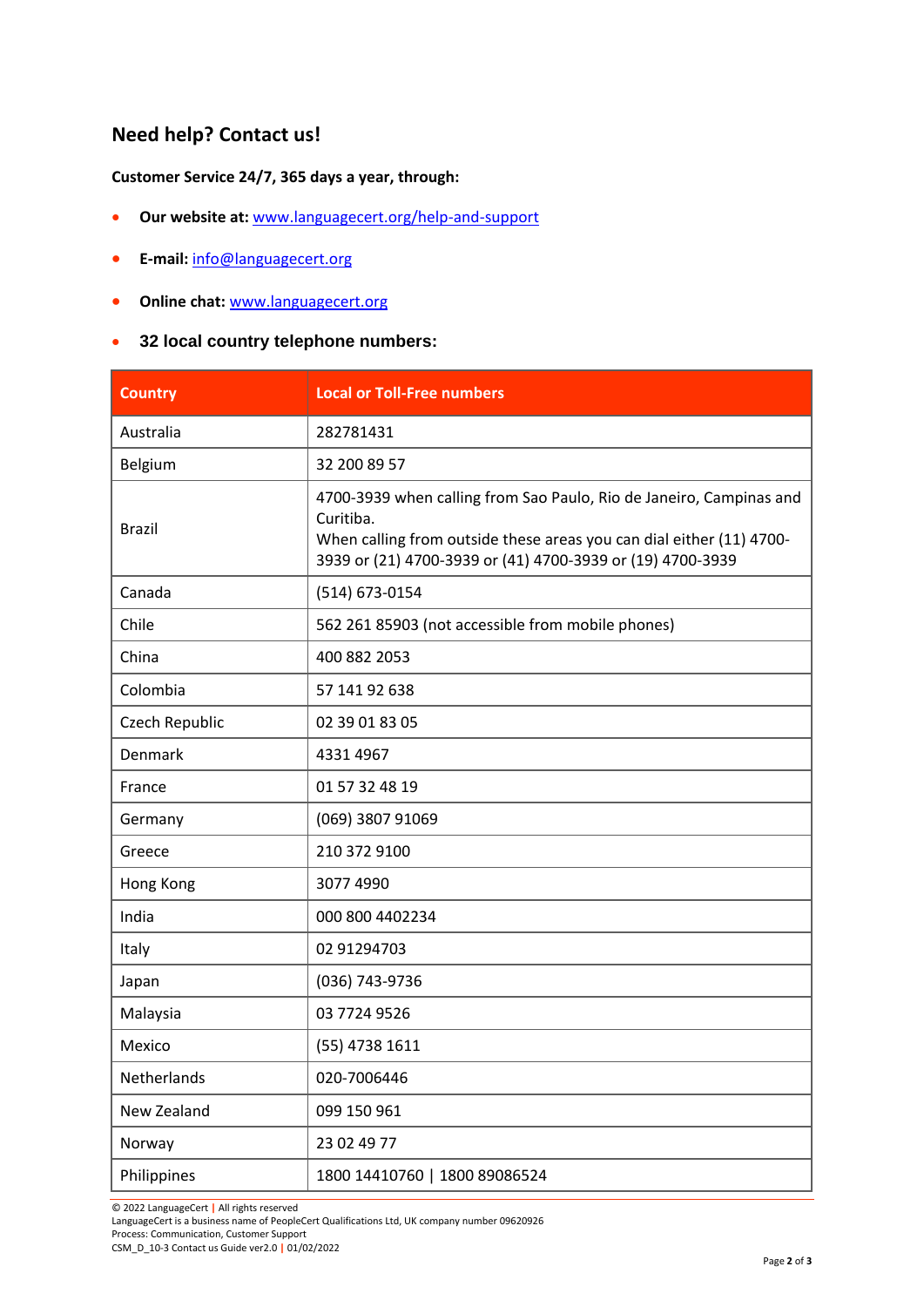| <b>Country</b>              | <b>Local or Toll-Free numbers</b> |
|-----------------------------|-----------------------------------|
| Poland                      | 22 306 08 54                      |
| Portugal                    | 808 203 647                       |
| Singapore                   | 6818 5686                         |
| South Africa                | 021 4276514                       |
| Spain                       | 911 77 6126                       |
| Sweden                      | 08 59366338                       |
| Turkey                      | 00800 4488 29932                  |
| <b>United Arab Emirates</b> | 800 04445063                      |
| United Kingdom              | 0203 564 7044                     |
| <b>USA</b>                  | (669) 231-7060                    |

**All other countries:** 0044 203 564 7044 (calling rates to UK apply)

*Note: Country numbers include toll free and local rate ones. Numbers are continually added to this list and can be found at www.languagecert.org/help-and-support.*

**Need to escalate an issue? Contact LanguageCert's quality team directly:**

**Email:** [quality@languagecert.org](mailto:quality@languagecert.org)